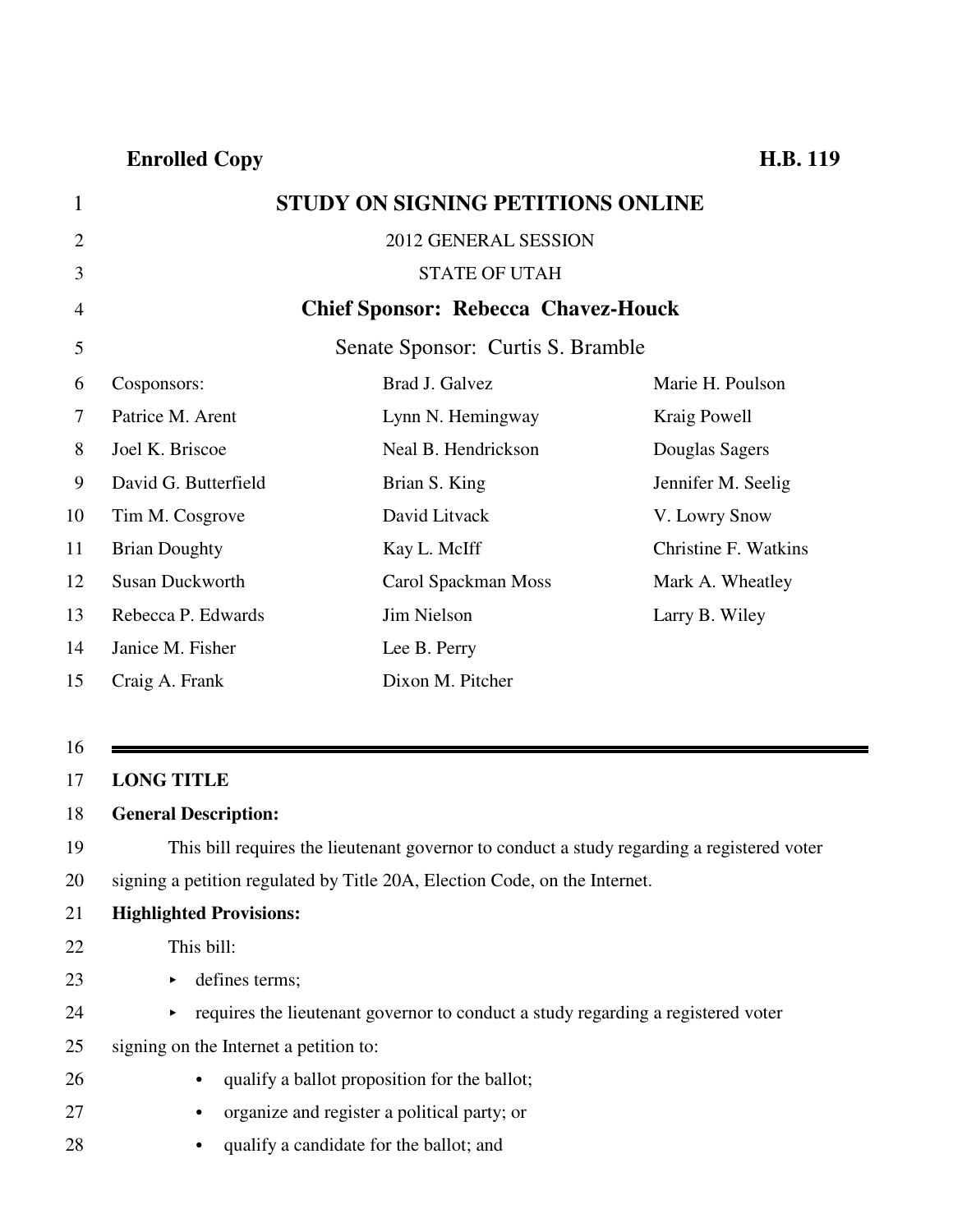| 29 | requires the lieutenant governor to submit the study and recommendations, if any, to                 |  |
|----|------------------------------------------------------------------------------------------------------|--|
| 30 | the Government Operations Interim Committee.                                                         |  |
| 31 | <b>Money Appropriated in this Bill:</b>                                                              |  |
| 32 | None                                                                                                 |  |
| 33 | <b>Other Special Clauses:</b>                                                                        |  |
| 34 | None                                                                                                 |  |
| 35 | <b>Utah Code Sections Affected:</b>                                                                  |  |
| 36 | <b>AMENDS:</b>                                                                                       |  |
| 37 | 67-1a-2, as last amended by Laws of Utah 2009, Chapter 350                                           |  |
| 38 | <b>ENACTS:</b>                                                                                       |  |
| 39 | 67-1a-14, Utah Code Annotated 1953                                                                   |  |
| 40 |                                                                                                      |  |
| 41 | Be it enacted by the Legislature of the state of Utah:                                               |  |
| 42 | Section 1. Section 67-1a-2 is amended to read:                                                       |  |
| 43 | 67-1a-2. Duties enumerated.                                                                          |  |
| 44 | (1) The lieutenant governor shall:                                                                   |  |
| 45 | (a) perform duties delegated by the governor, including assignments to serve in any of               |  |
| 46 | the following capacities:                                                                            |  |
| 47 | (i) as the head of any one department, if so qualified, with the consent of the Senate,              |  |
| 48 | and, upon appointment at the pleasure of the governor and without additional compensation;           |  |
| 49 | (ii) as the chairperson of any cabinet group organized by the governor or authorized by              |  |
| 50 | law for the purpose of advising the governor or coordinating intergovernmental or                    |  |
| 51 | interdepartmental policies or programs;                                                              |  |
| 52 | (iii) as liaison between the governor and the state Legislature to coordinate and                    |  |
| 53 | facilitate the governor's programs and budget requests;                                              |  |
| 54 | (iv) as liaison between the governor and other officials of local, state, federal, and               |  |
| 55 | international governments or any other political entities to coordinate, facilitate, and protect the |  |
| 56 | interests of the state;                                                                              |  |
|    |                                                                                                      |  |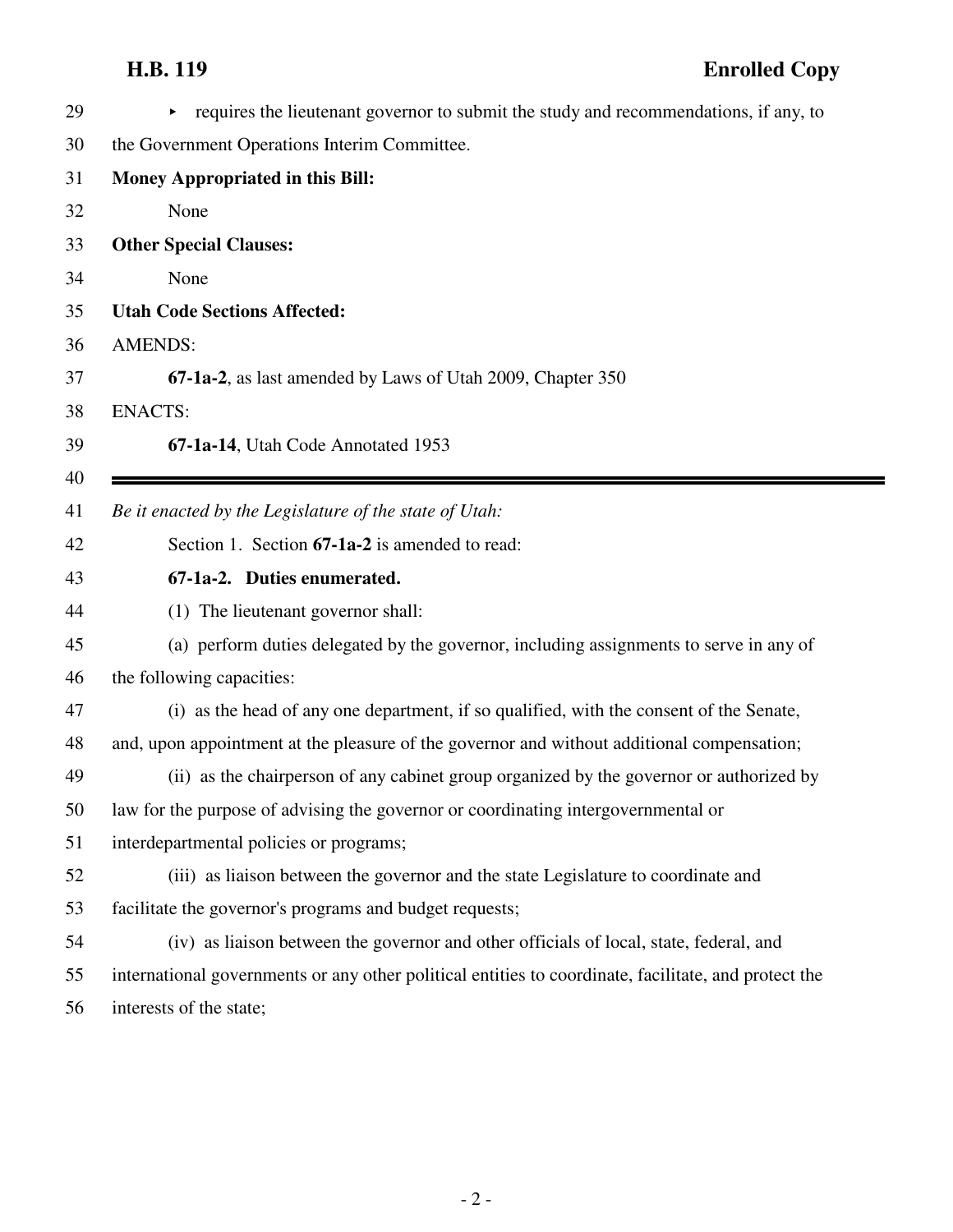| 57 | (v) as personal advisor to the governor, including advice on policies, programs,                  |
|----|---------------------------------------------------------------------------------------------------|
| 58 | administrative and personnel matters, and fiscal or budgetary matters; and                        |
| 59 | (vi) as chairperson or member of any temporary or permanent boards, councils,                     |
| 60 | commissions, committees, task forces, or other group appointed by the governor;                   |
| 61 | (b) serve on all boards and commissions in lieu of the governor, whenever so                      |
| 62 | designated by the governor;                                                                       |
| 63 | (c) serve as the chief election officer of the state as required by Subsection (2);               |
| 64 | (d) keep custody of the Great Seal of Utah;                                                       |
| 65 | (e) keep a register of, and attest, the official acts of the governor;                            |
| 66 | (f) affix the Great Seal, with an attestation, to all official documents and instruments to       |
| 67 | which the official signature of the governor is required; and                                     |
| 68 | (g) furnish a certified copy of all or any part of any law, record, or other instrument           |
| 69 | filed, deposited, or recorded in the office of the lieutenant governor to any person who requests |
| 70 | it and pays the fee.                                                                              |
| 71 | $(2)$ (a) As the chief election officer, the lieutenant governor shall:                           |
| 72 | (i) exercise general supervisory authority over all elections;                                    |
| 73 | (ii) exercise direct authority over the conduct of elections for federal, state, and              |
| 74 | multicounty officers and statewide or multicounty ballot propositions and any recounts            |
| 75 | involving those races;                                                                            |
| 76 | (iii) assist county clerks in unifying the election ballot;                                       |
| 77 | (iv) (A) prepare election information for the public as required by statute and as                |
| 78 | determined appropriate by the lieutenant governor;                                                |
| 79 | (B) make the information under Subsection $(2)(a)(iv)(A)$ available to the public and to          |
| 80 | news media on the Internet and in other forms as required by statute or as determined             |
| 81 | appropriate by the lieutenant governor;                                                           |
| 82 | (v) receive and answer election questions and maintain an election file on opinions               |
| 83 | received from the attorney general;                                                               |
| 84 | (vi) maintain a current list of registered political parties as defined in Section                |

- 3 -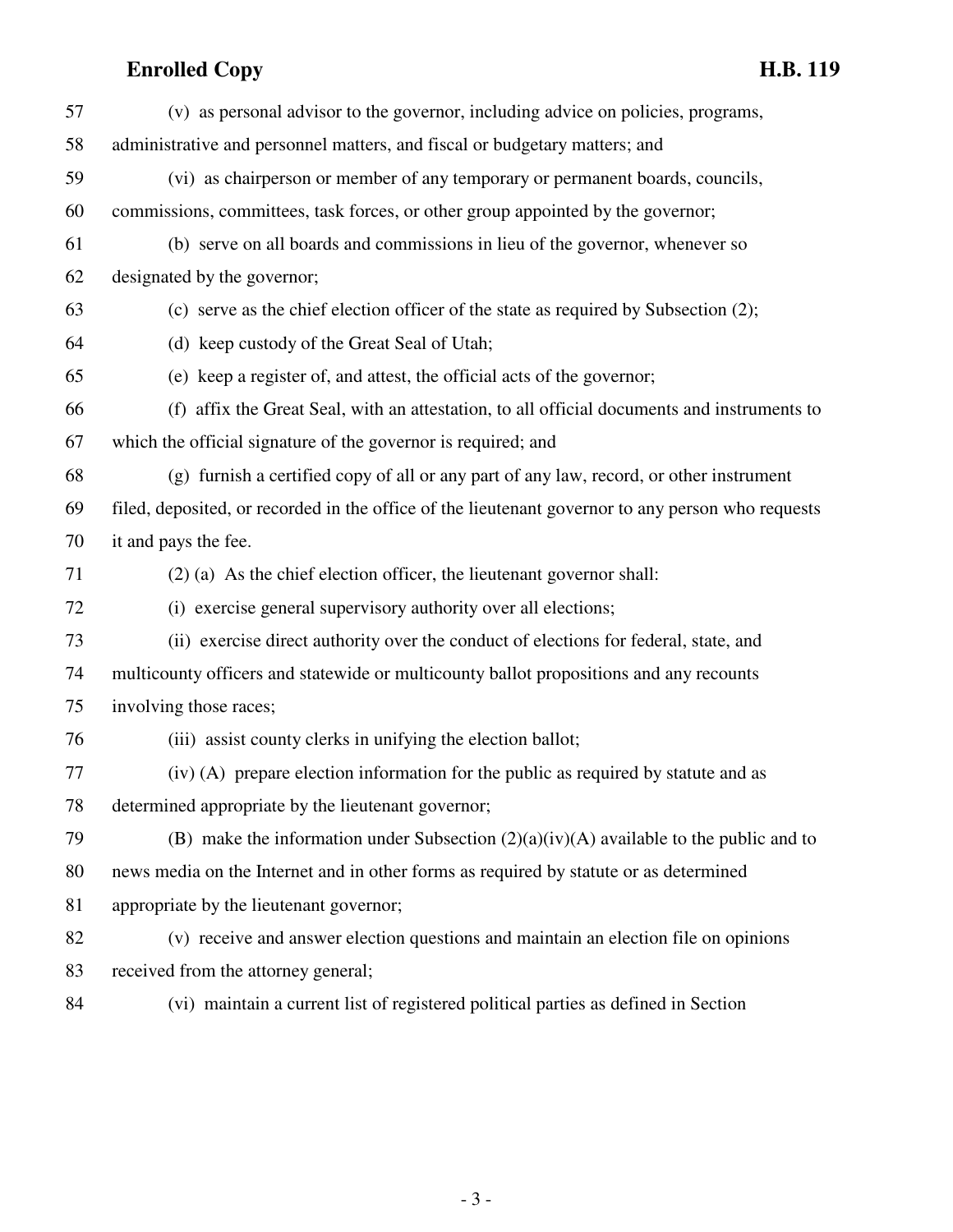# **H.B. 119 Enrolled Copy**

| 85  | 20A-8-101;                                                                                           |  |
|-----|------------------------------------------------------------------------------------------------------|--|
| 86  | (vii) maintain election returns and statistics;                                                      |  |
| 87  | (viii) certify to the governor the names of those persons who have received the highest              |  |
| 88  | number of votes for any office;                                                                      |  |
| 89  | (ix) ensure that all voting equipment purchased by the state complies with the                       |  |
| 90  | requirements of Subsection 20A-5-302(2) and Sections 20A-5-402.5 and 20A-5-402.7; [and]              |  |
| 91  | $(x)$ conduct the study described in Section 67-1a-14; and                                           |  |
| 92  | $[\overline{(\pi)}]$ (xi) perform other election duties as provided in Title 20A, Election Code.     |  |
| 93  | (b) As chief election officer, the lieutenant governor may not assume the                            |  |
| 94  | responsibilities assigned to the county clerks, city recorders, town clerks, or other local election |  |
| 95  | officials by Title 20A, Election Code.                                                               |  |
| 96  | $(3)$ (a) The lieutenant governor shall:                                                             |  |
| 97  | $(i)$ (A) determine a new city's classification under Section 10-2-301 upon the city's               |  |
| 98  | incorporation under Title 10, Chapter 2, Part 1, Incorporation, based on the city's population       |  |
| 99  | using the population estimate from the Utah Population Estimates Committee; and                      |  |
| 100 | (B) (I) prepare a certificate indicating the class in which the new city belongs based on            |  |
| 101 | the city's population; and                                                                           |  |
| 102 | (II) within 10 days after preparing the certificate, deliver a copy of the certificate to the        |  |
| 103 | city's legislative body;                                                                             |  |
| 104 | (ii) (A) determine the classification under Section 10-2-301 of a consolidated                       |  |
| 105 | municipality upon the consolidation of multiple municipalities under Title 10, Chapter 2, Part       |  |
| 106 | 6, Consolidation of Municipalities, using population information from:                               |  |
| 107 | (I) each official census or census estimate of the United States Bureau of the Census;               |  |
| 108 | <b>or</b>                                                                                            |  |
| 109 | (II) the population estimate from the Utah Population Estimates Committee, if the                    |  |
| 110 | population of a municipality is not available from the United States Bureau of the Census; and       |  |
| 111 | (B) (I) prepare a certificate indicating the class in which the consolidated municipality            |  |
| 112 | belongs based on the municipality's population; and                                                  |  |
|     |                                                                                                      |  |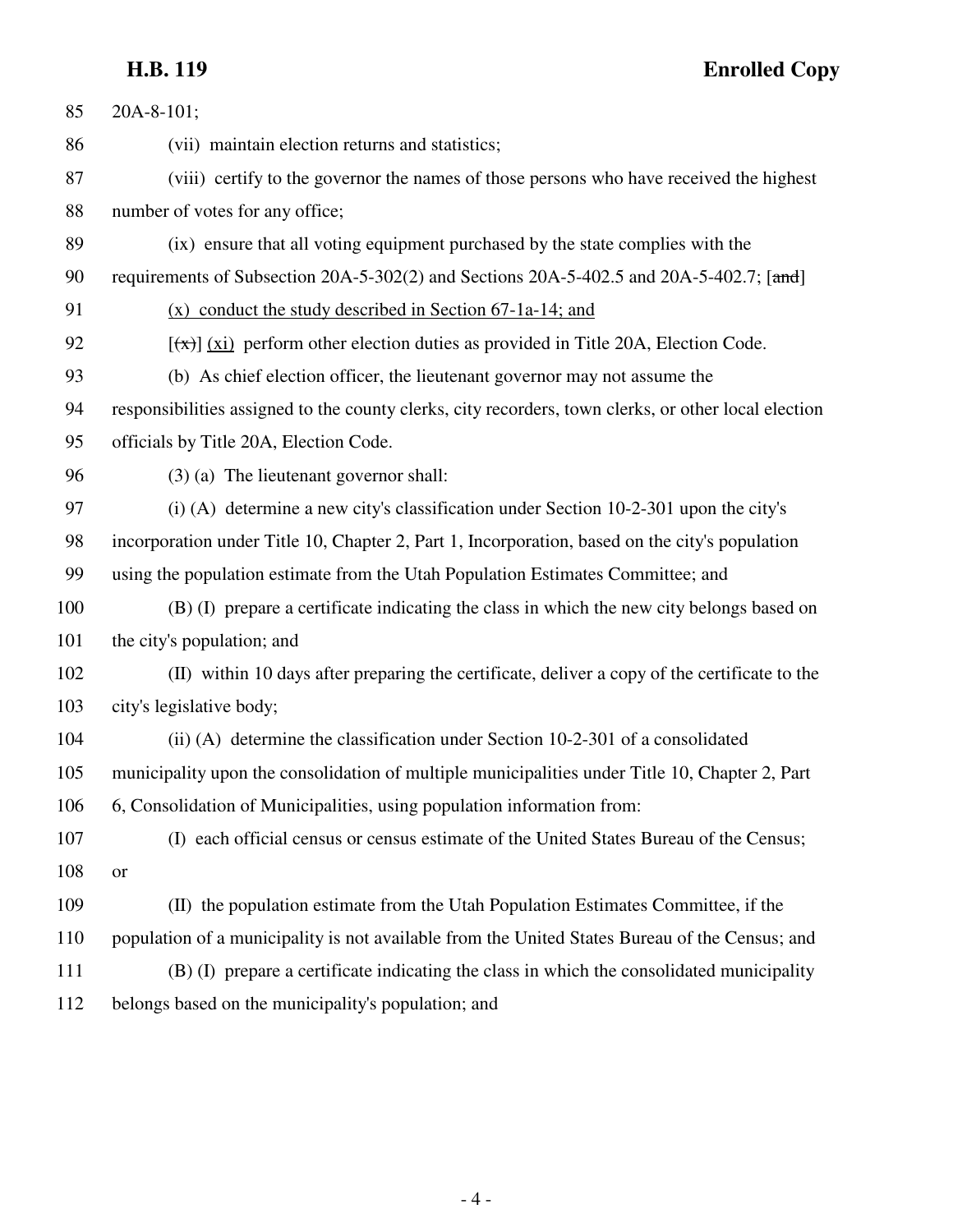| 113 | (II) within 10 days after preparing the certificate, deliver a copy of the certificate to the      |  |
|-----|----------------------------------------------------------------------------------------------------|--|
| 114 | consolidated municipality's legislative body; and                                                  |  |
| 115 | (iii) monitor the population of each municipality using population information from:               |  |
| 116 | (A) each official census or census estimate of the United States Bureau of the Census;             |  |
| 117 | <b>or</b>                                                                                          |  |
| 118 | (B) the population estimate from the Utah Population Estimates Committee, if the                   |  |
| 119 | population of a municipality is not available from the United States Bureau of the Census.         |  |
| 120 | (b) If the applicable population figure under Subsection $(3)(a)(ii)$ or (iii) indicates that      |  |
| 121 | a municipality's population has increased beyond the population for its current class, the         |  |
| 122 | lieutenant governor shall:                                                                         |  |
| 123 | (i) prepare a certificate indicating the class in which the municipality belongs based on          |  |
| 124 | the increased population figure; and                                                               |  |
| 125 | (ii) within 10 days after preparing the certificate, deliver a copy of the certificate to the      |  |
| 126 | legislative body of the municipality whose class has changed.                                      |  |
| 127 | (c) (i) If the applicable population figure under Subsection $(3)(a)(ii)$ or (iii) indicates       |  |
| 128 | that a municipality's population has decreased below the population for its current class, the     |  |
| 129 | lieutenant governor shall send written notification of that fact to the municipality's legislative |  |
| 130 | body.                                                                                              |  |
| 131 | (ii) Upon receipt of a petition under Subsection 10-2-302(2) from a municipality whose             |  |
| 132 | population has decreased below the population for its current class, the lieutenant governor       |  |
| 133 | shall:                                                                                             |  |
| 134 | (A) prepare a certificate indicating the class in which the municipality belongs based             |  |
| 135 | on the decreased population figure; and                                                            |  |
| 136 | (B) within 10 days after preparing the certificate, deliver a copy of the certificate to the       |  |
| 137 | legislative body of the municipality whose class has changed.                                      |  |
| 138 | Section 2. Section 67-1a-14 is enacted to read:                                                    |  |
| 139 | 67-1a-14. Study of signing a petition online -- Report.                                            |  |
| 140 | As used in this section, "petition" means a petition to:<br>(1)                                    |  |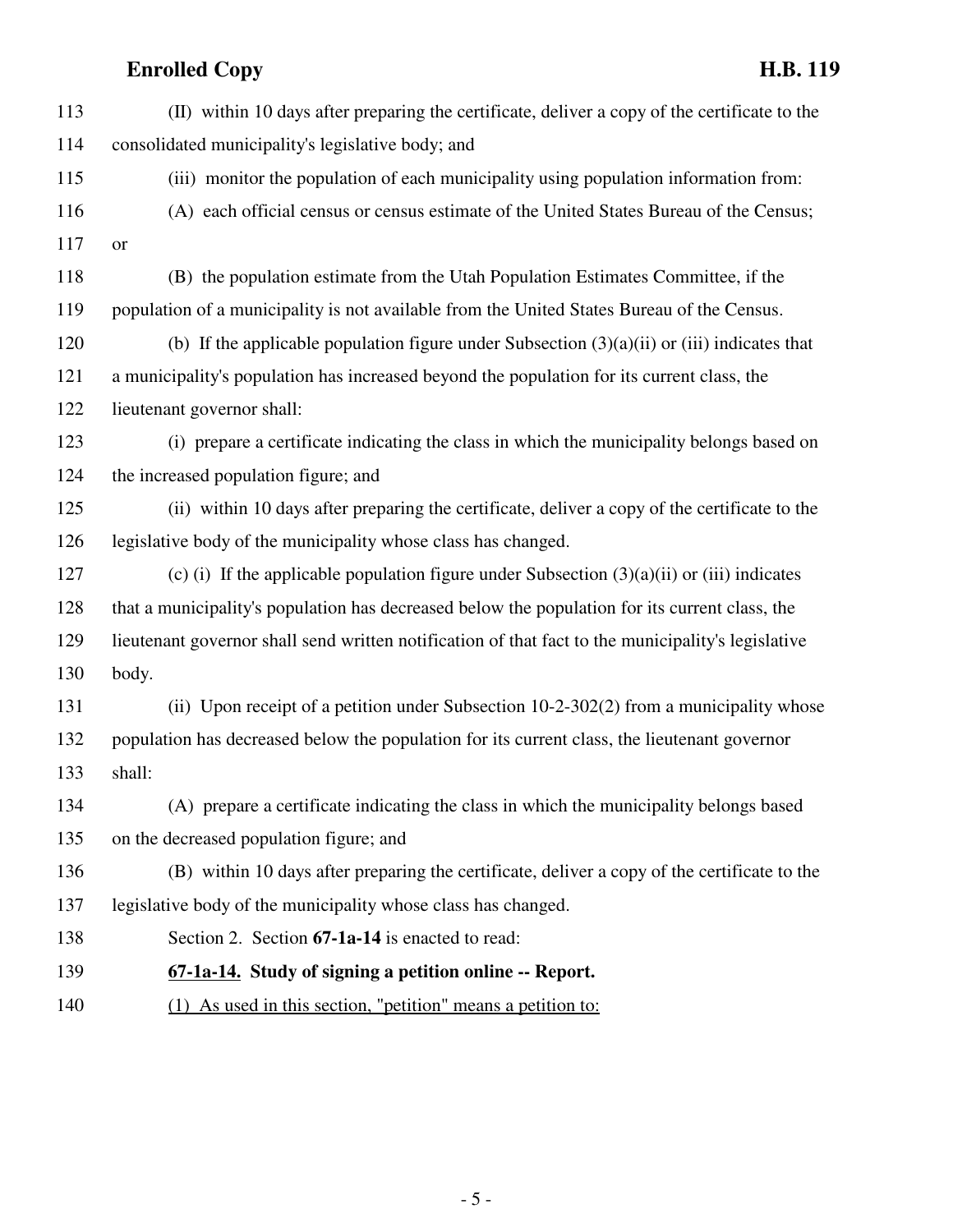| 141 | (a) qualify a ballot proposition for the ballot under Title 20A, Chapter 7, Issues        |  |
|-----|-------------------------------------------------------------------------------------------|--|
| 142 | Submitted to the Voters;                                                                  |  |
| 143 | (b) organize and register a political party under Title 20A, Chapter 8, Political Party   |  |
| 144 | Formation and Procedures; or                                                              |  |
| 145 | (c) qualify a candidate for the ballot under Title 20A, Chapter 9, Candidate              |  |
| 146 | Qualifications and Nominating Procedures.                                                 |  |
| 147 | (2) The lieutenant governor, in consultation with a county clerk and municipal clerk,     |  |
| 148 | shall study a way that a registered voter may sign a petition on the Internet and receive |  |
| 149 | information about the petition on the Internet.                                           |  |
| 150 | (3) The study shall evaluate:                                                             |  |
| 151 | (a) how to sign a petition on the Internet using a holographic signature that is in an    |  |
| 152 | electronic format maintained by a government agency;                                      |  |
| 153 | (b) the security, development, ownership, management, format, and content of a secure     |  |
| 154 | Internet portal or website on which a registered voter may sign a petition;               |  |
| 155 | (c) the security measures necessary to:                                                   |  |
| 156 | (i) verify the identity of a registered voter who signs a petition on the Internet; and   |  |
| 157 | (ii) insure the integrity of a signature;                                                 |  |
| 158 | (d) changes to the process of collecting, verifying, and certifying a signature, if the   |  |
| 159 | signature is collected on the Internet;                                                   |  |
| 160 | (e) whether verification is necessary for signatures collected on the Internet;           |  |
| 161 | (f) which election official should be responsible for the certification of signatures     |  |
| 162 | collected on the Internet;                                                                |  |
| 163 | (g) whether signatures on a petition should be public information;                        |  |
| 164 | (h) the removal process of a signature collected on the Internet;                         |  |
| 165 | (i) what percentage of signatures should be collected on the Internet or in person.       |  |
| 166 | statewide or by Senate district;                                                          |  |
| 167 | (i) what information regarding the petition should be available on the secure Internet    |  |

168 portal or website, including who may submit the information and by what deadline information